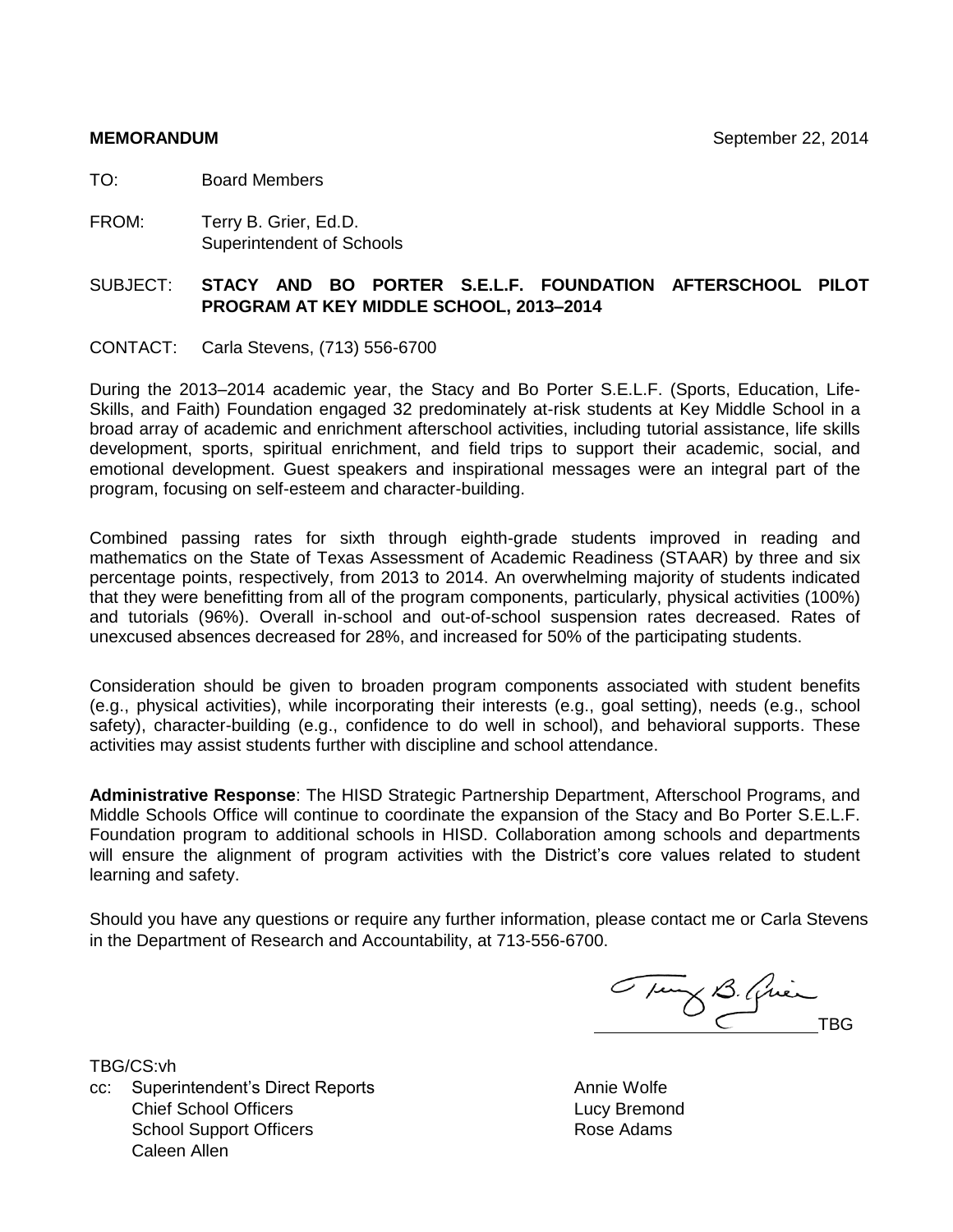### Houston Independent School District

## RESEARCH Educational Program Report

A PILOT STUDY OF THE STACY AND BO PORTER S.E.L.F. FOUNDATION AFTERSCHOOL PROGRAM EFFECTS ON STUDENT PERFORMANCE AT KEY MIDDLE SCHOOL, 2013-2014

# HISD Research and Accountability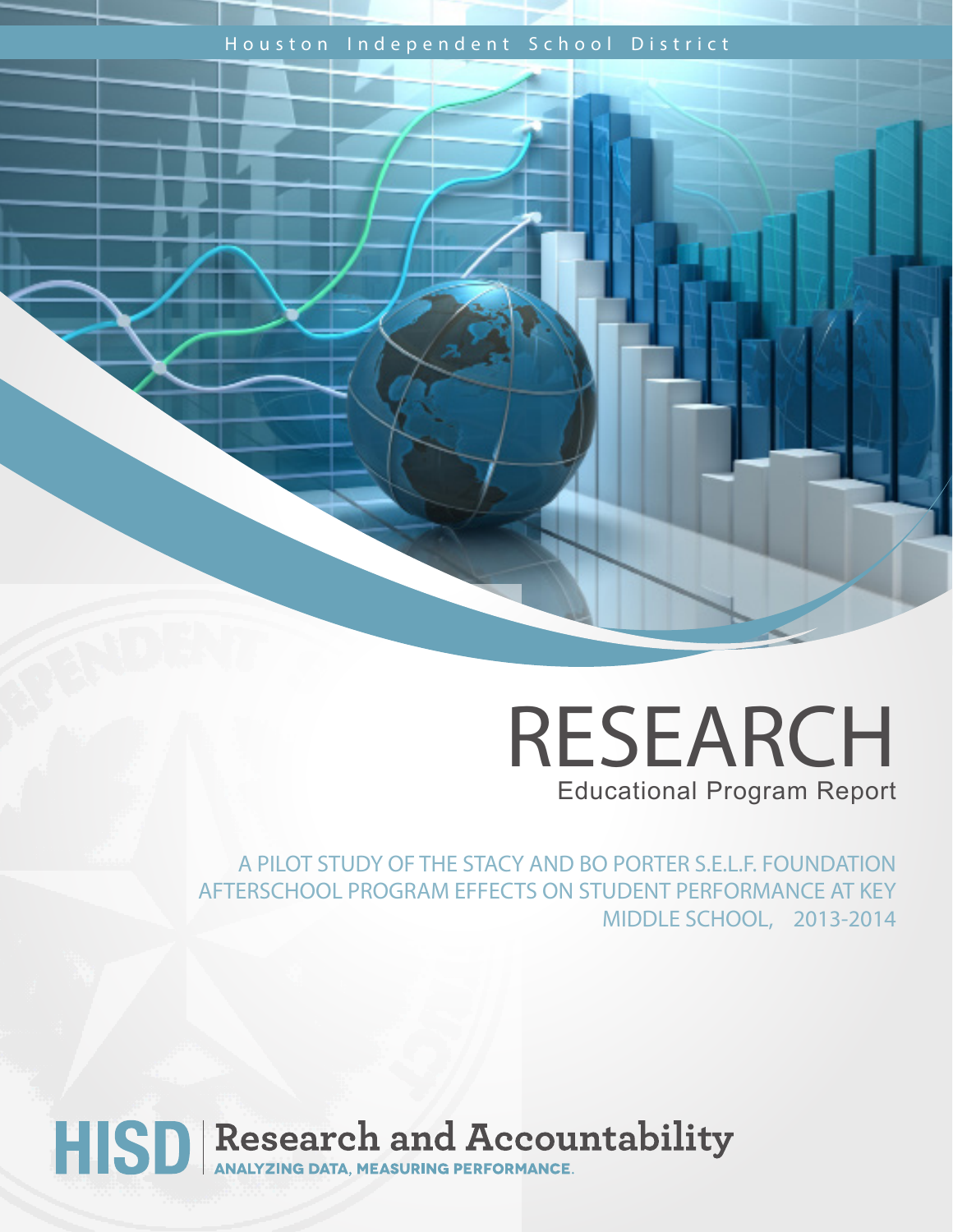

## 2014 Board of Education

**Juliet Stipeche** President

**Rhonda Skillern-Jones** First Vice President

**Manuel Rodriguez, Jr.** Second Vice President

**Anna Eastman Secretary** 

**Wanda Adams** Assistant Secretary

**Michael L. Lunceford Paula Harris Greg Meyers Harvin C. Moore**

**Terry B. Grier, Ed.D.** Superintendent of Schools

**Carla Stevens** Assistant Superintendent Department of Research and Accountability

**Venita Holmes, Dr.P.H.** Research Manager

**Houston Independent School District** Hattie Mae White Educational Support Center 4400 West 18th StreetHouston, Texas 77092-8501

#### **www.HoustonISD.org**

It is the policy of the Houston Independent School District not to discriminate on the basis of age, color, handicap or disability, ancestry, national origin, marital status, race, religion, sex, veteran status, or political affiliation in its educational or employment programs and activities.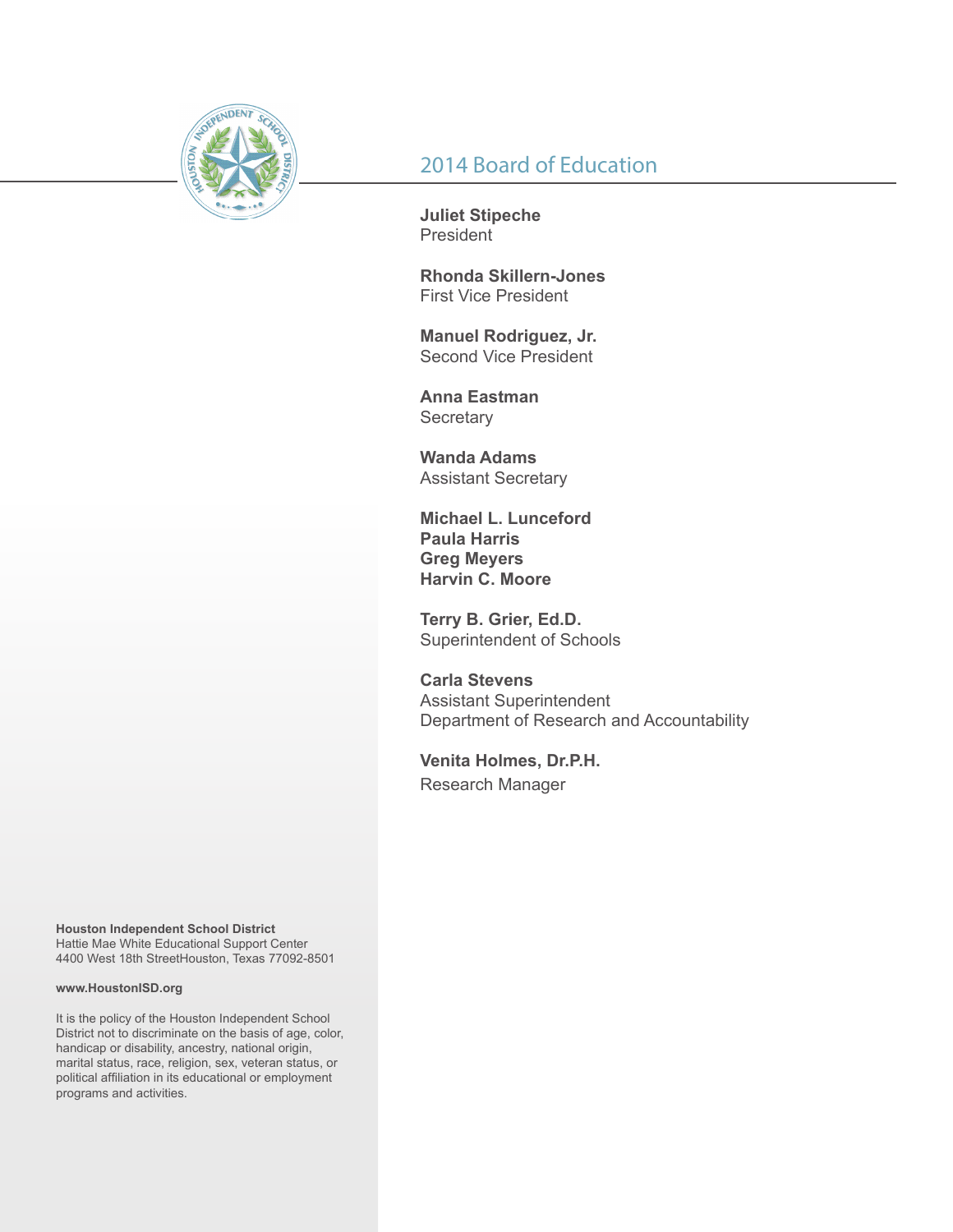

## **EVALUATION REPORT**

**B UREAU OF P ROGRAM E VALUATION**

Volume 8, Issue 1, August 2014

#### *A Pilot Study of the Stacy and Bo Porter S.E.L.F. Foundation Afterschool Program Effects on Student Performance at Key Middle School, 2013–2014*

#### **By Venita Holmes, Dr.P.H.**

*During the 2013–2014 academic year, the S.E.L.F. Foundation engaged 32 predominately at-risk students at Key Middle School (KMS) in afterschool tutorials and enrichment activities to support their academic, social, and emotional development. Outcome measures consisted of reading and mathematics performance before and after program implementation. In addition, student perceptions regarding program benefits were gathered via surveys. Combined passing rates for sixth through eighth grade students improved on both the STAAR reading and mathematics assessments by three and six percentage points, respectively from 2013 to 2014, although grade-level performance varied. Sixth, seventh, and eighth-grade program students outperformed all KMS student groups in mathematics on STAAR. Paired t-test analysis showed increases in STAAR scale scores for sixth and seventh-grade program students in reading, statistically significant increases in scale scores for six and eighth-grade program students in mathematics, and decreases in other areas. An overwhelming majority of students indicated that they were benefitting from all of the program components, with the largest majority specifying physical activities (100%) and tutorials (96%). Although still prevalent, overall discipline rates decreased, while differences in rates of unexcused absences for program students before compared to during the program were lower for 28% of students, and increased for 50% of the students. Consideration should be given to expand program components where students expressed benefits (e.g., physical activities), while incorporating interests (e.g., goal setting), needs (school safety), character-building activities (e.g., confidence to do well in school), and behavioral supports to assist with discipline and school attendance.*

#### **Background**

The Stacy and Bo Porter S.E.L.F. (Sports, Education, Life-Skills, and Faith) Foundation collaborated with the Houston Independent School District (HISD) beginning in the 2013–2014 academic year to implement a pilot afterschool program at Key Middle School. The foundation was established in 2012 by Bo Porter, Houston Astros manager, and his wife Stacy, to provide mentoring and coaching for youth. At Key Middle School, the S.E.L.F. Foundation offered a broad array of academic and enrichment activities, including tutorial assistance, life skills development, sports, spiritual enrichment, and field trips. Guest speakers were an integral part of the program, focusing on character and self-esteem building activities. Inspirational messages were communicated to students by Stacy and Bo Porter through personal campus visits throughout the year. Students were provided dinner at the end of each day of the program. The program operated on Monday through Thursday throughout the regular school year and during the summer as of February 17, 2014.

Additional enrichment activities designed to complement and enhance students' social and emotional development, and motivate them to succeed in school and in life were offered during the regular academic year or planned to be offered after the end of the regular school year. These activities include flag football with professional athletes and coaches for sixth-grade students (fall 2014); club baseball, with the support and resources for students to pursue their athletic interests (spring 2015). "Day at the Ballpark" was offered in 2014 and exposed students to Houston Astros experiences, where they watched a baseball game, observed batting practice, met, and talked to players and Houston Astros staff. The Summer Bridge Program (summer 2014) will be facilitated by certified HISD teachers and S.E.L.F.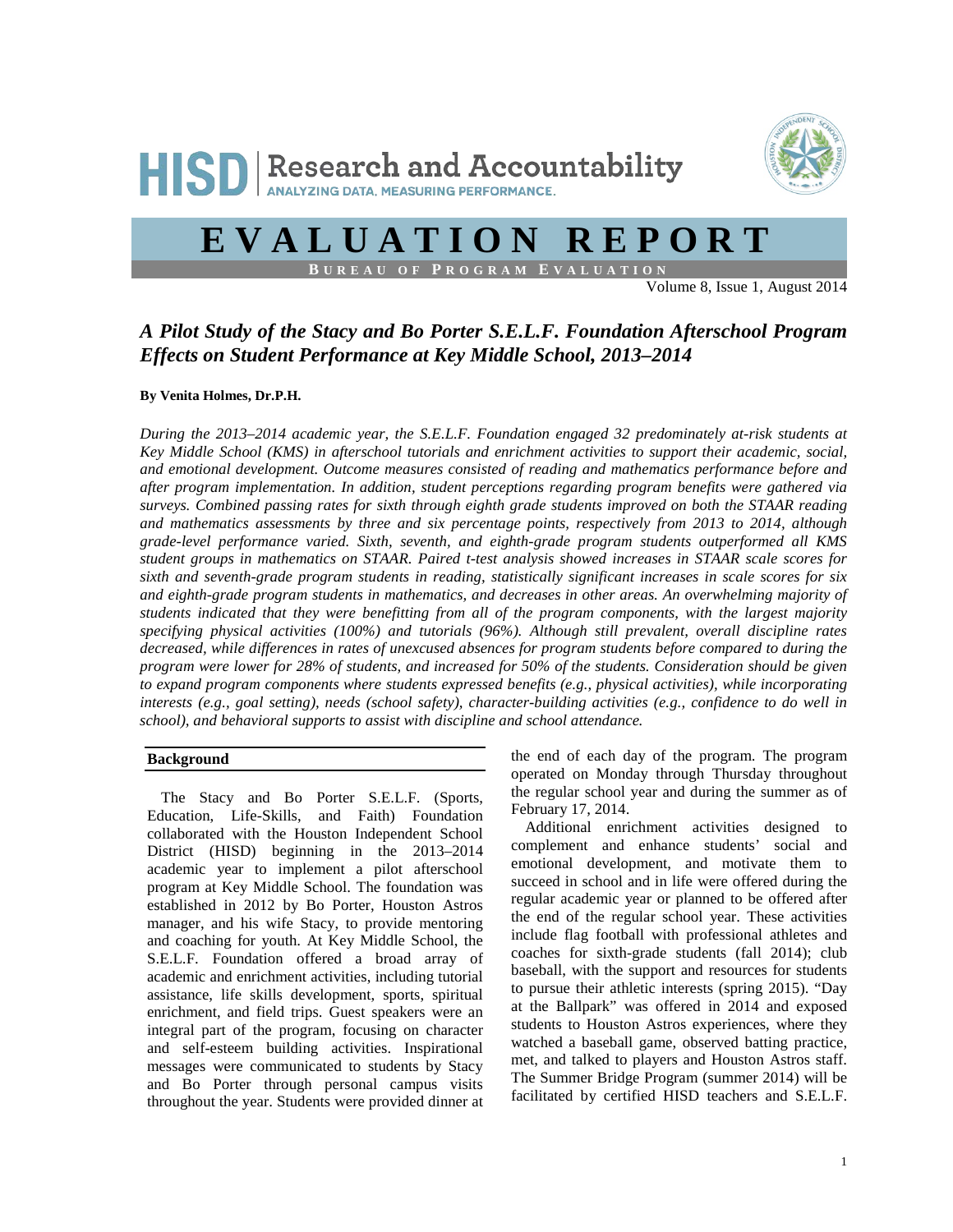volunteers, to prepare eighth-grade students for transition to high school. During the Summer Bridge Program, students will receive breakfast and lunch. There are future plans to improve campus facilities. There are also plans to expand the S.E.L.F. afterschool program to two additional middle schools during the 2014–2015 academic year.

#### **Review of the Literature**

There are contrasting views regarding the impact of afterschool programs on students' growth and development. Many educators believe that afterschool programs are vital to ensure that children are safe, while providing opportunities for them to engage in academically and socially-enriching activities that support parents during out-of-school hours (U.S. Department of Justice, 2001; Afterschool Alliance, 2013). A meta-analysis of 68 afterschool studies found that students participating in highquality afterschool programs went to school more, behaved better, received better grades and performed better on tests compared to non-participants (Durlak, Weissberg, & Pachan, 2010). Research on nearly 3,000 low-income students at 35 high-quality afterschool programs across the United States found that students who regularly attended afterschool programs, compared to their routinely unsupervised peers, made significant gains in their standardized math test scores; experienced reductions in teacherreported misconduct, and reduced drug and alcohol use over two years (Vandell, et. al., 2007). Further, after controlling for baseline obesity, poverty, race and ethnicity, the prevalence of obesity was significantly lower for afterschool program participants compared to non-participants (Mahoney, et. al., 2005).

The U.S. Department of Education (2014) funds afterschool programs through 21st Century Community Learning Centers to support education and enrichment, specifically for students who attend high-poverty and low-performing schools. A report released in 2004 found that academic test scores of student participants were no better than scores of students not involved in the programs and, in some cases, behavior appeared to worsen (Ed Week, 2004).

While trends have varied relative to the impact of afterschool programs on students' academic, social, and emotional development, an in-depth examination of specific program activities among targeted student populations is needed to clearly understand which programs work, for whom, and under what circumstances. To that end, this report is designed to explore factors, found in the literature, to impact afterschool program participation, including students' academic performance, school attendance, and discipline. The report also offers insight concerning which components students considered beneficial toward enhancing their social and emotional growth and development, as well as their perceptions relative to safety, education, and developmental assets.

#### **Methods**

#### **Measures and Variables**

Academic achievement of Key S.E.L.F. Foundation students was measured quantitatively using their passing rates on the State of Texas Assessments of Academic Readiness (STAAR) reading and mathematics tests (first test administration). The STAAR is aligned with the state curriculum standards, the Texas Essential Knowledge and Skills (TEKS). The standards are designed to prepare students for postsecondary education and to ensure that they are competitive with other students both nationally and internationally (TEA, 2010). The passing rates of program students on the STAAR reading and mathematics tests were compared to the performance of all students at KMS in comparable grade levels. In addition, a paired t-test analysis, based on STAAR scale scores, was conducted as a pre-posttest measure to determine whether there were significant differences in the reading and mathematics performance of program students who were administered the tests in 2013 (pretest) compared to 2014 (posttest). Student discipline was based on the number of in-school and out-of-school suspensions before compared to during the program (Chancery). Attendance was based on program students' unexcused absenteeism rates retrieved from the data warehouse. Unexcused absences were measured by dividing the number of unexcused absences for each student by all unexcused absences for all program students before and during the program. Differences in the percentages were calculated. The differences represented decreases, no change, or increases in unexcused absences during the two time periods.

Qualitative analysis was also conducted based on a paper-and-pencil survey that was administered to Key S.E.L.F. Foundation students in May 2014. Survey components measured students' perceptions relative to: (1) safety, education, and developmental assets (17 items) (SEARCH Institute, 2014); (2) benefits of specific program components (5 items), and (3) assessment of students' social and emotional interests and needs (19 items). Finally, S.E.L.F. students were asked to express their feelings about the program in an open-ended question format. A total of 30 out of the 32 program students completed the survey, yielding a 94% survey participation rate.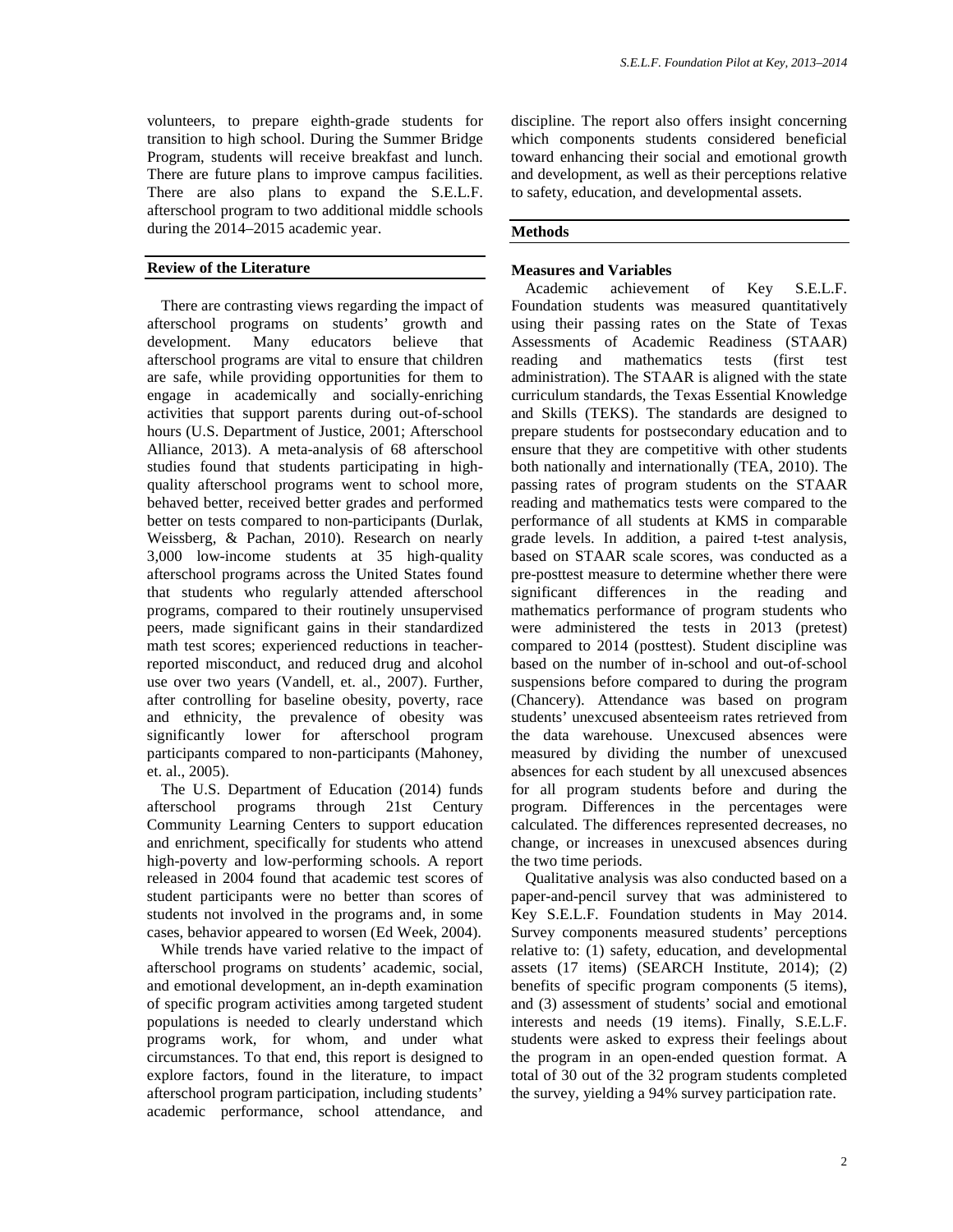#### **Data Analysis**

Descriptive statistics, including means, standard deviations, and proportions, were calculated based on students' STAAR results and responses to survey items using IBM SPSS software**.** Paired sample t-test analysis was conducted using STAAR scale scores. Scale scores allow direct comparisons of student performance between specific sets of test questions from different test administrations (Texas Education Agency, 2014).

#### **Student Sample**

A profile of S.E.L.F. Foundation students at Key Middle School during the 2013–2014 academic year is presented in **Table 1**. The students were more likely to be African American (72%), male (69%), economically disadvantaged (94%), and at risk (69%). In addition, a higher proportion of sixth-grade students (44%) participated in the program compared to seventh (25%) and eighth-grade students (31%). Key Middle School S.E.L.F. Foundation students were fairly representative of the general student population at Key Middle School during the 2013– 2014 academic year.

| Table 1: Demographic Characteristics of Key S.E.L.F. |          |               |         |                |  |
|------------------------------------------------------|----------|---------------|---------|----------------|--|
| Students Compared to All Key Students, 2013-2014     |          |               |         |                |  |
|                                                      | S.E.L.F. |               | All Key |                |  |
| Gender                                               | N        | $\frac{0}{0}$ | N       | $\frac{0}{0}$  |  |
| Male                                                 | 22       | 69            | 347     | 53             |  |
| Female                                               | 10       | 31            | 307     | 47             |  |
| <b>Ethnicity</b>                                     |          |               |         |                |  |
| African Am.                                          | 23       | 72            | 443     | 68             |  |
| Hispanic                                             | 6        | 19            | 193     | 30             |  |
| White                                                | 1        | 3             | 17      | $\overline{2}$ |  |
| Al                                                   | 2        | 9             | 4       | $<$ 1          |  |
| <b>Grade Level</b>                                   |          |               |         |                |  |
| Sixth                                                | 14       | 44            | 239     | 37             |  |
| Seventh                                              | 8        | 25            | 201     | 31             |  |
| Eighth                                               | 10       | 31            | 214     | 33             |  |
| <b>LEP</b>                                           | 1        | 3             |         |                |  |
| Program                                              |          |               |         |                |  |
| Special Ed.                                          | 5        | 16            | 101     | 15             |  |
| G/T                                                  | 1        | 3             | 11      | 2              |  |
| Eco. Disadv.                                         | 30       | 94            | 609     | 93             |  |
| <b>At Risk</b>                                       | 22       | 69            | 441     | 67             |  |
|                                                      |          |               |         |                |  |

|                          |  | What was the performance of S.E.L.F.         |  |  |  |  |  |  |
|--------------------------|--|----------------------------------------------|--|--|--|--|--|--|
|                          |  | Foundation students on the STAAR reading and |  |  |  |  |  |  |
| mathematics assessments? |  |                                              |  |  |  |  |  |  |

Passing rates defined as Level II Satisfactory performance at the phase-in I standard on the STAAR reading and mathematics tests are presented in **Figures 1** and **2**, respectively. (Number of students tested is presented in **Table 2**.) The 2013 passing rates reflect students' performance before program



Figure 1. STAAR reading results of S.E.L.F. students before and after S.E.L.F. program participation (2013 vs. 2014).

participation, while the 2014 passing rates represent their performance after program participation. The passing rates are for the paired student groups. The sixth-grade students' passing rate dramatically increased over the two-year period by 15 percentage points (Figure 1). There was a modest increase in the passing rate of seventh-grade students by two percentage points. However, the reading results of eight-grade students dropped by seven percentage points. An overall increase of three percentage points was noted in the combined reading performance of program students.

On the STAAR mathematics assessment, for paired student groups, the passing rate of sixth-grade students reflected a sharp increase by 25 percentage points; whereas, seventh and eighth-grade students' passing rates on the assessment decreased by 25 and 7 percentage points, respectively (Figure 2).



Figure 2. STAAR mathematics results of S.E.L.F. students before and after S.E.L.F. program participation (2013 vs. 2014).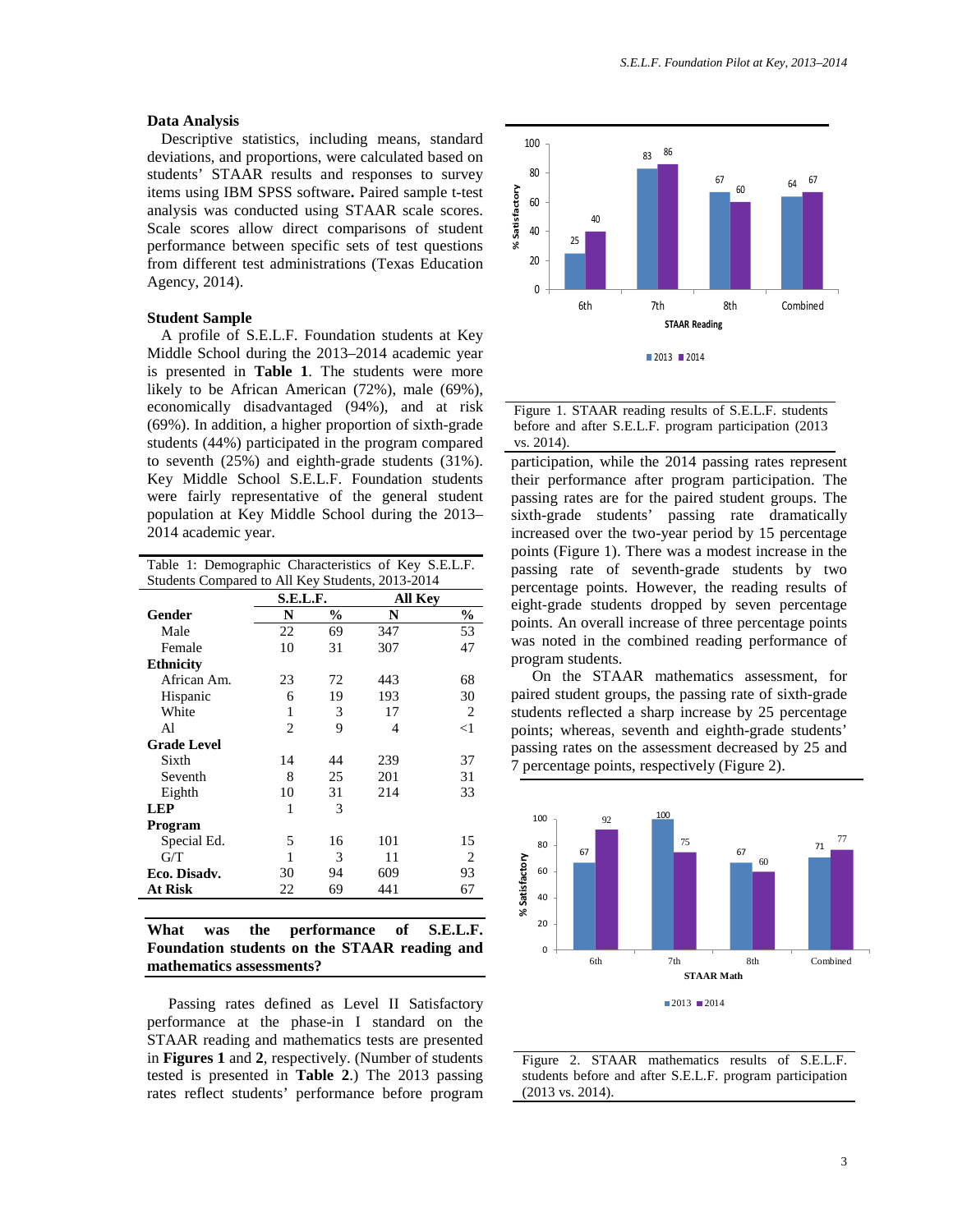| Table 2: Paired T-test Analysis Based on STAAR Results of KMS S.E.L.F. Students with Two Years of Test Data, 2013 vs. 2014 |   |                                    |            |                                      |            |           |          |          |
|----------------------------------------------------------------------------------------------------------------------------|---|------------------------------------|------------|--------------------------------------|------------|-----------|----------|----------|
|                                                                                                                            |   | <b>Pre STAAR Scale Scores 2013</b> |            | <b>Post STAAR Scale Scores, 2014</b> |            |           |          |          |
|                                                                                                                            | n | M                                  | <b>Std</b> | M                                    | <b>Std</b> | <b>MD</b> |          |          |
| Reading                                                                                                                    |   |                                    |            |                                      |            |           |          |          |
| 6th                                                                                                                        |   | 1488                               | 147        | 1531                                 | 94         | 43        | 1.25     | 0.1228   |
| 7th                                                                                                                        |   | 1593                               | 142        | 1621                                 | 128        | 28        | 1.16     | 0.1447   |
| 8th                                                                                                                        | h | 1615                               | 93         | 1610                                 | 71         | $-5$      | $-.1740$ | .4343    |
| Math                                                                                                                       |   |                                    |            |                                      |            |           |          |          |
| 6th                                                                                                                        | Ω | 1495                               | 131        | 1618                                 | 96         | 123       | 2.96     | $.0091*$ |
| 7th                                                                                                                        | 6 | 1672                               | 106        | 1595                                 | 100        | $-77$     | $-2.36$  | $.0325*$ |
| 8th                                                                                                                        | h | 1545                               | 45         | 1632                                 | 62         | 87        | 3.54     | $.0083*$ |

Table 3: STAAR Reading and Mathematics Passing Rates for Key S.E.L.F. Students with 2014 Data Compared to All Key Students by Grade Level, First Test Administration, 2014

|                    | Grade 6                    |               |               | Grade 7        | <b>Grade 8</b> |                |  |
|--------------------|----------------------------|---------------|---------------|----------------|----------------|----------------|--|
|                    | S.E.L.F.<br><b>All Key</b> |               | S.E.L.F.      | <b>All Key</b> | S.E.L.F.       | <b>All Key</b> |  |
|                    | $(n = 13)$                 | $(n = 204)$   | $(n = 7)$     | $(n = 174)$    | $(n = 10)$     | $(n = 185)$    |  |
|                    | $\frac{0}{0}$              | $\frac{0}{0}$ | $\frac{0}{0}$ | $\frac{6}{9}$  | $\frac{0}{0}$  | $\frac{0}{0}$  |  |
| Reading            | 40                         | 52            | 86            | 54             | 60             | 68             |  |
| <b>Mathematics</b> | 92                         | 70            | 75            | 47             | 60             |                |  |

However, the combined performance of these students reflected an increase of six percentage points in mathematics.

**Table 2** presents paired t-test analysis based on STAAR reading and mathematics scale scores of students with test results in 2013 and 2014**.** There were increases in scores for sixth and seventh-grade students in reading, and statistically significant increases in scales scores for six and eighth-grade students in mathematics ( $p < .05$ ). The largest gains were noted in sixth and eighth grade mathematics (123 and 87 points, respectively). At the same time, a drop in scale scores were observed in eighth-grade reading (-5) and in seventh grade mathematics (-77 points). Results were statistically significant in seventh grade mathematics ( $p < .05$ ).



Figure 3. Percentage of students with disciplinary actions, 2013–2014

Source: Chancery Student Information System (as of 6/23/2014)

Table 3 compares the 2014 STAAR reading and mathematics passing rates of all Key S.E.L.F. Foundation students with 2014 data to the 2014 passing rates of all students at Key. The reading performance of program students exceeded the performance of all Key students at sixth and eighth grades in mathematics as well as in seventh grade in both reading and mathematics.

#### **What was the rate of disciplinary actions and absenteeism among program participants before and during the program?**

**Figure 3** displays disciplinary action rates of program participants prior to the start of the program (August 30, 2013 through February 15, 2014) and during the program (February 17, 2014 through May 15, 2014). The percentage of in-school suspensions dropped from 38% to 28%. The percentage of out-ofschool suspensions also dropped over the same time period from 19% to 16%. Twelve students were represented in the in-school suspension data and six were included in the out-of-school data prior to the start of the program. In contrast, nine students were represented in the in-school suspension and five students were represented in the out-of-school suspension results during the program.

Attendance was measured using the number of days that students were absent from school without an excuse based on HISD policy. There were 56 days during the program and 108 days before the program that students were required to be in attendance. Percentages were calculated for each student based on the total number of unexcused absences (during the program (56 unexcused absences) and before the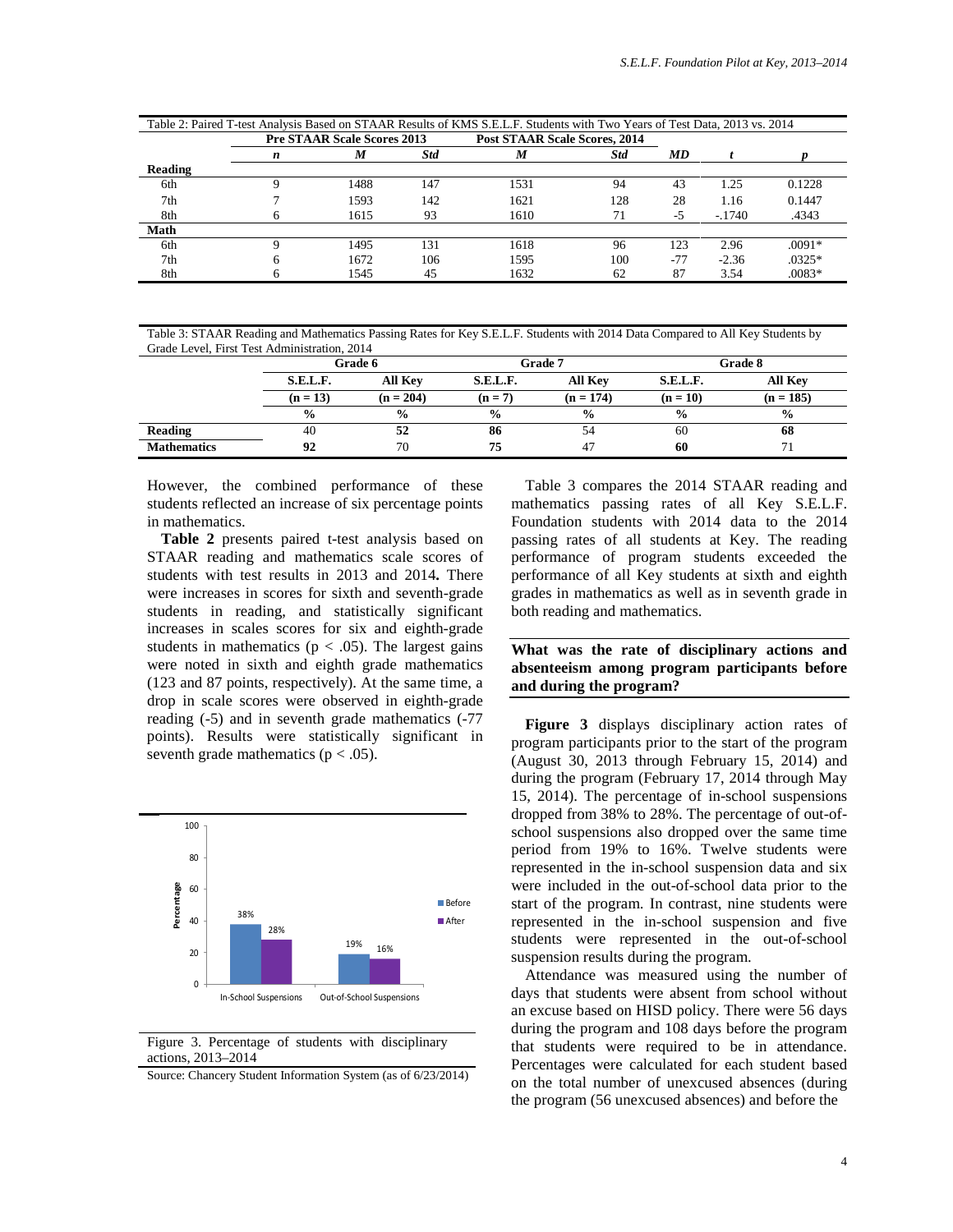Table 4. Differences Between Number and Percentage of Students with Unexcused Absenteeism Before and During the Program, 2013–2014

|                 | <b>Change in Rate of</b>  |    |               |
|-----------------|---------------------------|----|---------------|
|                 | <b>Unexcused Absences</b> |    |               |
|                 | <b>Before vs. During</b>  | N  | $\frac{0}{0}$ |
|                 | Program                   |    |               |
|                 | Range                     |    |               |
| Decrease        | $1\% - 3\%$               | 9  | 28            |
| Decrease        | $> 3\%$                   |    |               |
| Unchanged       | $0\%$                     | 7  | 22            |
| <b>Increase</b> | $1\% - 3\%$               | 10 | 31            |
| Increase        | $> 3\%$                   | 6  | 19            |
| Total           |                           | 32 | 100           |

Source: Data Warehouse

program (108 unexcused absences). The differences between the percentages were, then calculated to determine whether there was a decrease, no change, or an increase in the percentage of unexcused absences for each student.

**Table 4** shows that 28% of the program students had between a 1% and 3% drop in the percentage of unexcused absences. Comparatively 50% of the students had a higher rate of unexcused absences during the program compared to before the program.

#### **What were students' perceptions regarding program components?**

Key S.E.L.F. Foundation students were asked to indicate whether or not afterschool program components benefitted them in school or in their personal life "now". Thirty students completed the survey, yielding a 94% response rate. The results are presented in **Figure 4**.

All of the students indicated that they were currently benefitting from "Physical Activities" offered in the program (100%). The program



Figure 4. Percentage of students who indicated whether or not they were benefitting "now" from S.E.L.F. program activities, 2014

component that students perceived the next highest benefit was "Tutorials" (96%). Students were least likely to reveal that they benefitted from the "Quote of the Day" (76%).

Nineteen program students wrote general comments about the program components, all of which were positive. Comments from four of the students were:

*"I think [the program] helps us with goal setting, what we [want to be] in life."*

*"It helps me connect with people….."*

*"This activity benefits us kids to cooperate with each other."*

*"I feel the S.E.L.F. program has helped me because I look up to adults[;] so having successful adults come and speak and try to guide me in the right direction has really helped me."*

#### Finally, another student wrote:

*"I thank Bo Porter for coming to our school and doing his programs. If it wasn't for him we would've never had a program [to] come to our school and do lots of activities with us."*

An assessment of students' interests and needs were explored through the survey. The results are reflected in **Figure 5**. Students were asked whether or not they would benefit from a list of specific topics in



Figure 5. Student perceptions regarding program topics that may benefit them in the "future", 2014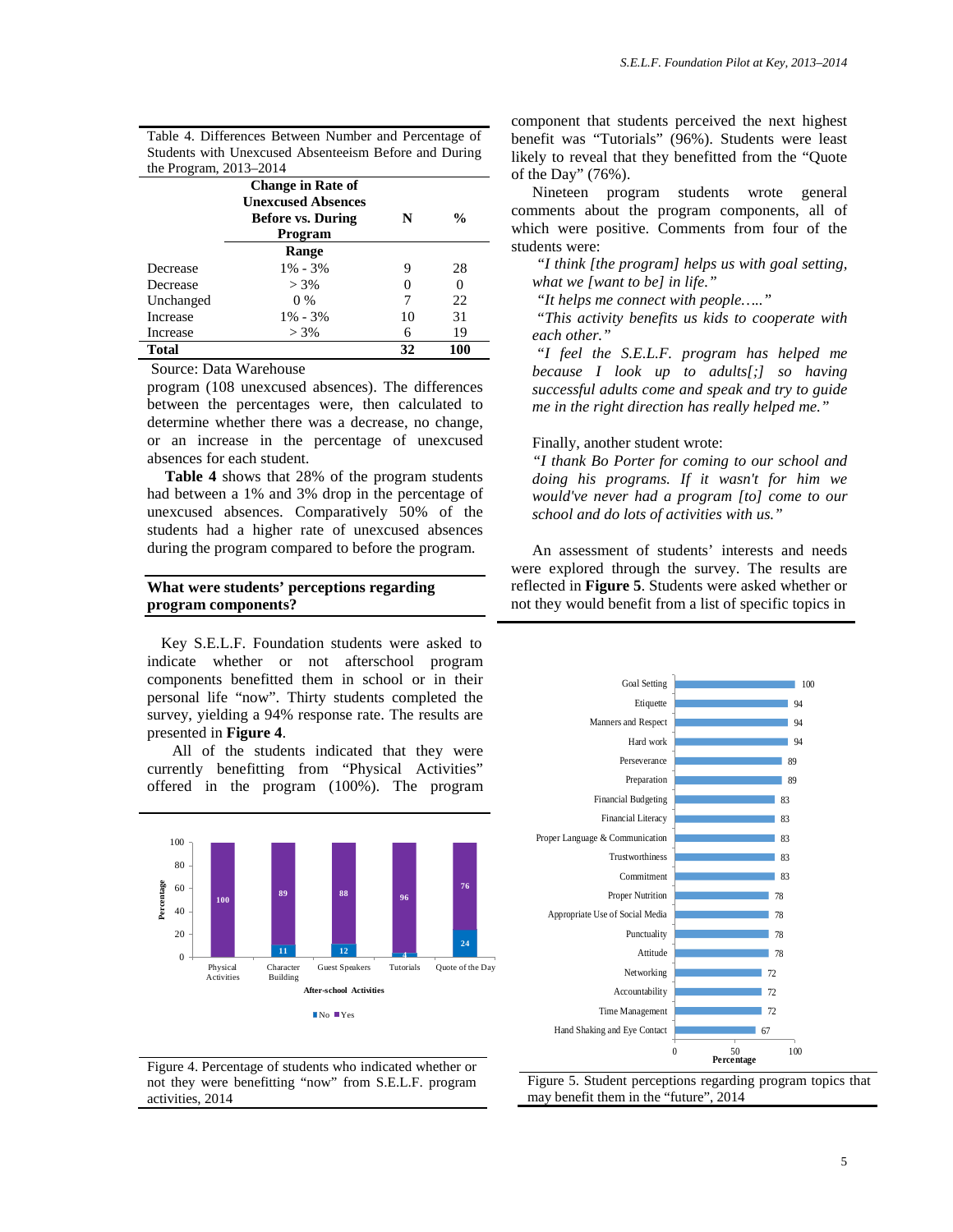

Figure 6. Student perceptions regarding their feelings on issues related to safety, education, and developmental assets since participating in the program, 2014

the "future" at school or in their personal life. These data will be used for planning. The topics were considered to promote growth and development in youth. Thirty students responded to the question. While some students indicated that they would benefit from all of the topics, the highest percentage of students responded to "Goal Setting" (100%) (Figure 5). Students were equally responsive to topics on "Etiquette," "Manners and Respect," and "Hard Work" (94%).

#### **What were students' perceptions relative to safety, education, and developmental assets?**

**Figure 6** presents results on survey items designed to assess students' feelings related to safety, education, and developmental assets. Frequency distributions depicting the percentage of students who rated each item as "almost always," "sometimes," and "never" are presented in Figure 6. Students were asked to indicate what best reflected their feelings since participating in the program. The results are limited as data related to their feelings in the designated areas were not gathered prior to program

participation. Related to safety, the highest percentage of students expressed that they "almost always" felt safe at home (83%). Students were highly positive concerning their education, with 97% revealing that they "almost always" feel that they plan to complete high school and attend college (93%). Only 80% of students indicated that they "almost always" feel that they try to do well in school. Students were weakest in expression of the developmental assets of serving in their community (21% "almost always") and happy with the decisions they make (37% "almost always"). They were strongest in feeling "optimistic about their future" (80% "almost always").

#### **Discussion**

The Stacy and Bo Porter S.E.L.F. Foundation has collaborated with the HISD beginning in the spring 2014 to implement a pilot afterschool program at Key Middle School. Student participants were provided mentoring and coaching opportunities along with lectures on topics that supported developmental assets and character building. Engagement in physical activities was an integral component of the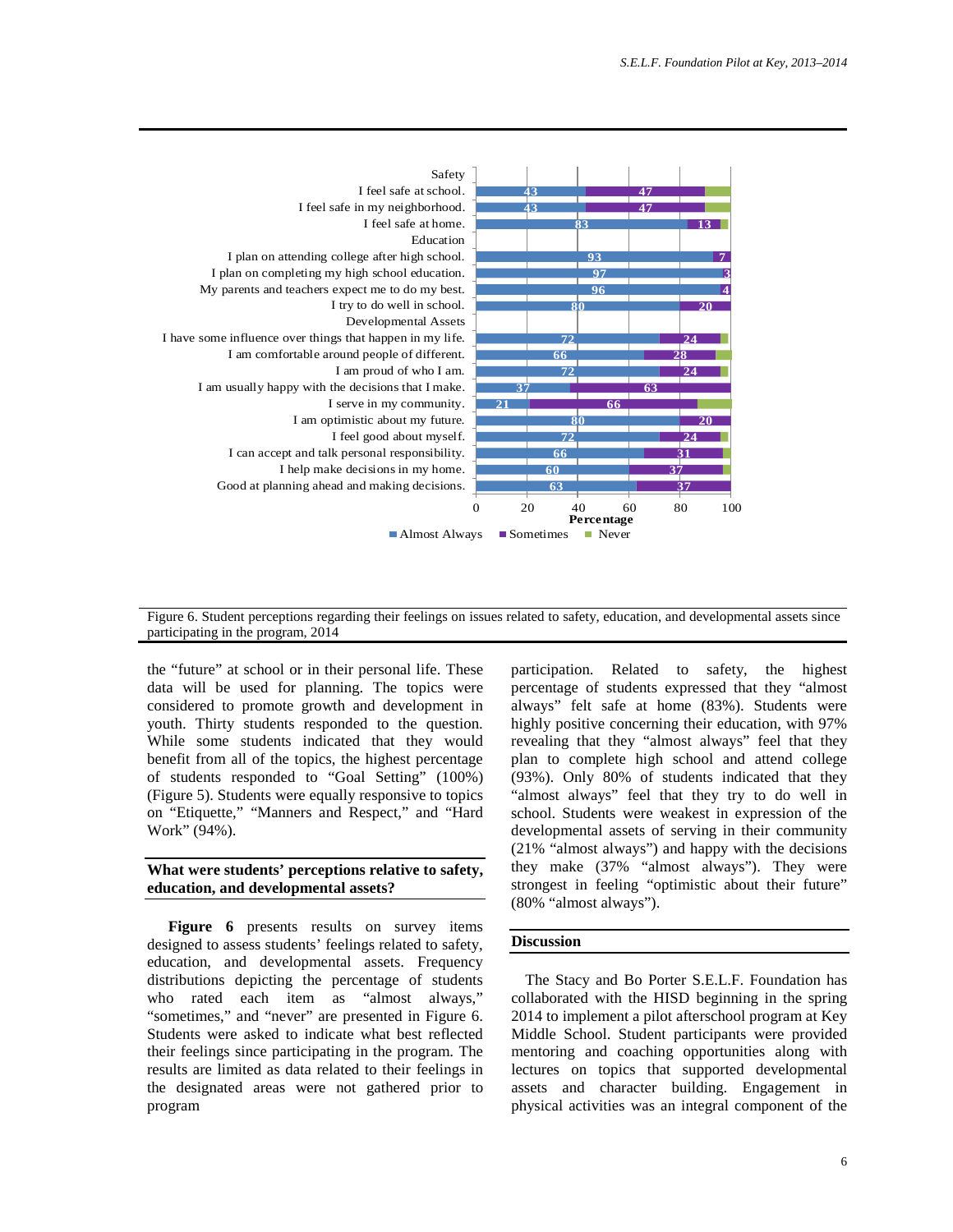program. The research has shown that there may be social, emotional, and behavioral benefits in youth participating in quality afterschool programs (U.S. Department of Education, 2003).

This report provided analysis of students' performance on the STAAR reading and mathematics tests, discipline, and attendance. Discipline outcomes were measured based on rates of in-school and outof-school suspensions before compared to during the program. Attendance was assessed by measuring differences in the rate of unexcused absences prior to the program compared to during the program. On STAAR, statistically significant increases were noted in mathematics for sixth- and eighth-grade participants, while significant decreases were found for seventh-grade students. In most cases, program students' test performance exceeded the performance of all Key Middle School students, specifically at sixth-grade in mathematics, seventh-grade in reading and mathematics, and at eighth-grade in mathematics.

There were several issues that were of concern. Specifically, students expressed that they were less likely to feel "safe" at school and in their neighborhoods than at home. At the same time, students' attendance reflected increased proportions of unexcused absences during the program compared to before the program. These issues of safety and attendance may, potentially, highlight a need for exploration of why students are being challenged in these areas and to consider the need for related interventions through the S.E.L.F. Foundation program.

Students' disciplinary actions decreased; however, a large number of students continued to experience in- and out-of-school suspensions. Excessive school absence may be an early warning indicator for poor academic achievement. Thus, targeted behavior support strategies might be offered through the program to address discipline.

Although the vast majority of students indicated that they frequently try to do well in school, efforts should be continued to support them by building academic confidence, possibly through additional academic supports.

There are limitations to this evaluation, including a lack of a statistically-matched comparison group to demonstrate impact. However, the use of a whole school-comparison group may be acceptable for making programmatic decisions, considering that program students were demographically-similar to their school-based peers. Another limitation was that changes in students' perceptions prior to the program were not measured regarding safety, education, and developmental assets using a pre- posttest format. Thus, whether or not their feelings differed over the course of the program was not clearly evident.

In spite of the methodological challenges, there were promising results for students who participated in the Stacy and Bo S.E.L.F. Foundation program, considering that it was a pilot program that was implemented over a brief, three-month period. Students' comments regarding how the program benefitted them in targeted social and academic areas, such as character building, physical fitness, and tutorials, may have long-term benefits as they continue their education and consider careers. It is recommended that these types of activities remain as integral components of the program. Other behaviorrelated activities, including goal setting, etiquette, manners, respect, and hard work, should be considered as additions to the program because students indicated that they would benefit from them in the future. Issues, such as discipline, attendance, along with school and neighborhood safety can be incorporated in the program, engaging parents, community members, and school staff.

Future evaluations should continue to monitor the academic achievement and development of S.E.L.F. Foundation students at Key Middle School throughout its expansion to assess their perceptions and performance longitudinally. Comparative analysis should be conducted with similar student groups who did not participate in the program as well as future adopters of the program in the 2014–2015 academic year.

#### **References**

- Afterschool Alliance. (2013) Afterschool Programs Keep Kids Safe, Engage Kids in Learning and Help<br>Working Families. Retrieved from, Families. Retrieved from, http://www.afterschoolalliance.org/
- Durlak, J. A., Weissberg, R. P., & Pachan, M. (2010). A meta-analysis of afterschool programs that seek to promote personal and social skills in children and adolescents. American Journal of Community Psychology, 45, 294–309.
- Editorial Projects in Education Research Center. (2004). After-School Programs. *Education Week.* Retrieved from, http://www.edweek.org/ew/issues/after-schoolprograms/
- Texas Education Agency. (2010). The State of Texas Assessments of Academic Readiness (STAAR) A New Assessment Model
- U.S. Department of Education, Office of Elementary and Secondary Education (2003). When Schools Stay Open Late: The National Evaluation of the 21st Century Community Learning Centers Program, First Year Findings, 2003.
- U.S. Department of Education  $(2014)$ .  $21<sup>st</sup>$  Century Learning Centers. Retrieved from,